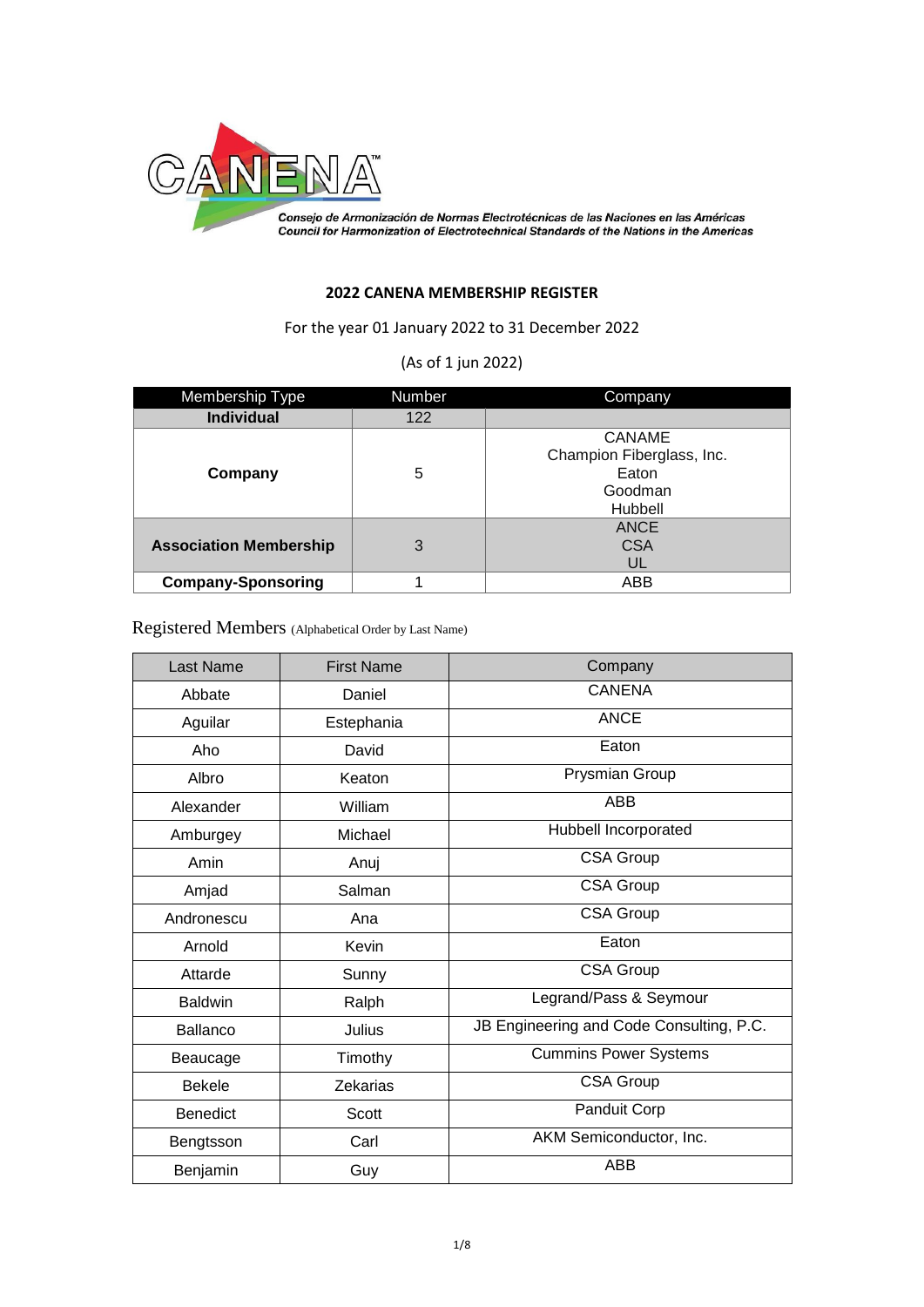| Last Name        | <b>First Name</b> | Company                                               |
|------------------|-------------------|-------------------------------------------------------|
| <b>Bennett</b>   | Dale              | Goodman                                               |
| Beristain        | Rodrigo           | <b>ANCE</b>                                           |
| <b>Blais</b>     | <b>Steve</b>      | Appleton Group                                        |
| <b>Boivin</b>    | Jean-Pierre       | CSA Group                                             |
| <b>Bordewick</b> | John              | Eaton                                                 |
| <b>Borowski</b>  | Ron               | Eaton                                                 |
| <b>Botti</b>     | Melissa           | nVent ERICO                                           |
| <b>Briere</b>    | David             | CSA Group                                             |
| <b>Bryant</b>    | Michael           | ABB                                                   |
| Budzynski        | <b>Rick</b>       | <b>ABB</b>                                            |
| <b>Burris</b>    | Jay               | <b>Wheatland Tube</b>                                 |
| Campolo          | <b>Steve</b>      | Leviton Mfg. Co. Inc.                                 |
| Cantú Sierra     | Ernesto           | <b>COMPONENTES UNIVERSALES DE</b><br><b>MATAMOROS</b> |
| Carne            | Clint             | <b>Schneider Electric</b>                             |
| Cawood           | Matt              | <b>ABB</b>                                            |
| Cerero           | Jorge             | <b>ANCE</b>                                           |
| Chadbourne       | Chris             | Hubbell Incorporated                                  |
| Chavez           | Efren             | Eaton                                                 |
| Chilton          | Nancy             | Schneider Electric USA Inc                            |
| Chopra           | Gurvinder         | Electro-Federation Canada                             |
| Cole             | Marty             | Hubbell Incorporated                                  |
| Corban           | Greg              | Hypertherm Incorporated                               |
| cosic            | zivorad           | <b>ABB</b>                                            |
| Craig            | Jamon             | Atkore Inc.                                           |
| Crain            | Robert            | Legrand                                               |
| Crawford         | Roy               | Johnson Controls                                      |
| Crooks           | Mike              | Eaton                                                 |
| D'Angelo         | <b>Nick</b>       | Eaton                                                 |
| Davis            | Fred              | Goodman                                               |
| Davis            | Valara            | Underwriters Laboratories Inc.                        |
| De               | <b>Tats</b>       | Goodman                                               |
| Deacy            | <b>Brian</b>      | Atkore                                                |
| desilets         | pierre            | Leviton Canada                                        |
| Develice         | Tony              | Eaton                                                 |
| Diamantoplos     | Michael           | Legrand US                                            |
| Diop             | Seydou            | <b>Hubbell Power Systems</b>                          |
| Dolinski         | Walter            | <b>ASCO Power Technologies</b>                        |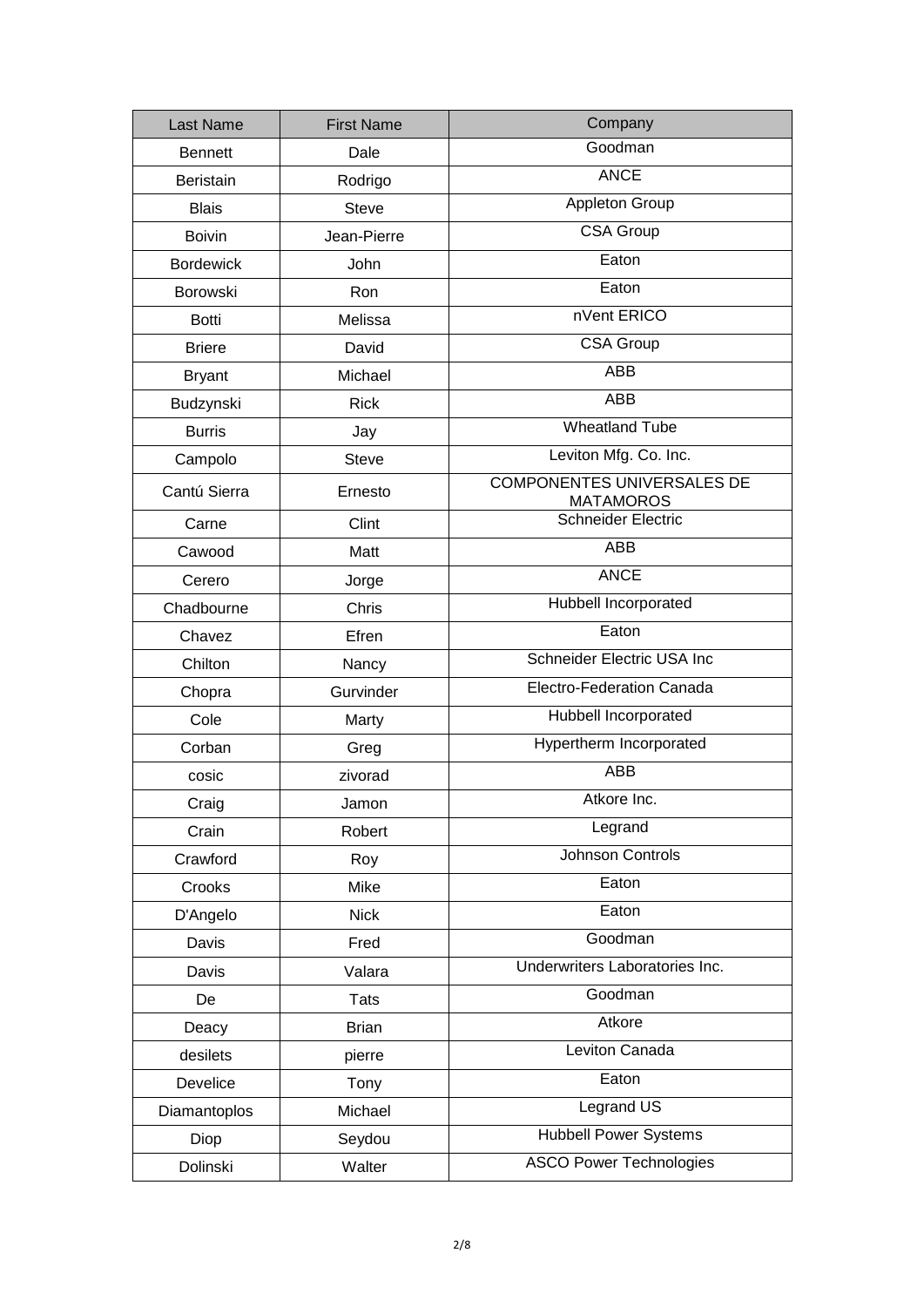| <b>Last Name</b> | <b>First Name</b>    | Company                      |
|------------------|----------------------|------------------------------|
| Dollar           | Randy                | Siemens Industry, Inc.       |
| Domitrovich      | Thomas               | Eaton                        |
| Dorna            | Gerald               | Belden                       |
| Drysdale         | Doug                 | Nexans Canada Inc.           |
| Edelman          | Uliana               | CSA Group                    |
| Erbs             | Daryl                | Welbilt                      |
| Ernst            | <b>Skip</b>          | Goodman                      |
| Estano           | <b>Rick</b>          | <b>Avery Dennison</b>        |
| Finley           | William              | Siemens Industry Inc.        |
| Flores           | <b>Manuel Aleris</b> | <b>ANCE</b>                  |
| Foster           | Phil                 | Honeywell                    |
| France           | Jason                | ClipperCreek, Inc.           |
| Gagachev         | Vladimir             | Eaton                        |
| Ganatra          | Ravi                 | CME Wire and Cable, Inc      |
| García Cortés    | Mariana              | CANAME                       |
| Gnocchi          | Daniel               | Tornatech Inc.               |
| Goecks           | Melissa              | HellermannTyton              |
| Goedejohann      | Johannes             | Sensirion                    |
| Goetz            | Charles              | Siemens Industry, Inc.       |
| Gollapudi        | Chandra              | Samsung HVAC                 |
| Gómez            | Xicontécatl Antonio  | <b>LABINTEC SA de CV</b>     |
| Gómez            | Hugo                 | <b>CANAME</b>                |
| Gouhl            | Erik                 | Eaton                        |
| Grace            | Tom                  | Eaton                        |
| Grahor           | Lou                  | Eaton                        |
| Grenier          | Mario                | ABB                          |
| Gubler           | Pang                 | nVent Hoffman                |
| Guo              | Ze                   | <b>CSA Group</b>             |
| Haag             | Goran                | Champion Fiberglass, Inc.    |
| Hall             | Scott                | <b>CSA Group</b>             |
| Hamden           | Todd                 | <b>CSA Group</b>             |
| Hamza            | Claudia              | <b>CSA Group</b>             |
| Hansen           | William              | <b>Valley Consulting LLC</b> |
| Harmon           | Terry                | ABB                          |
| Harris           | Donald               | Northern Cables Inc.         |
| Hashimoto        | Hitoshi              | Goodman                      |
| Haugen           | Jay                  | Eaton                        |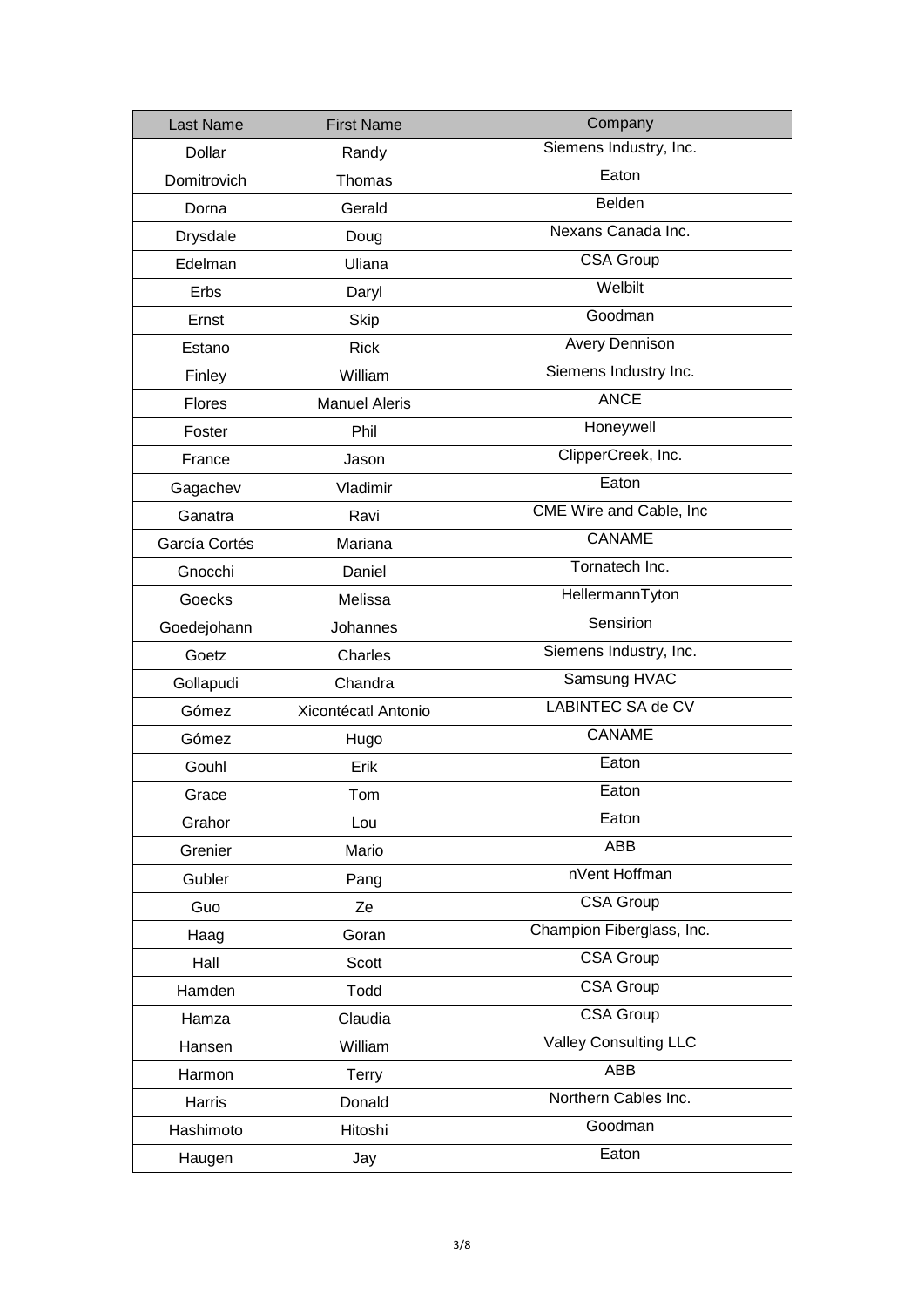| <b>Last Name</b> | <b>First Name</b> | Company                                                   |
|------------------|-------------------|-----------------------------------------------------------|
| Hernández        | Luis Ivan         | <b>ANCE</b>                                               |
| Hernández        | Abel              | <b>ANCE</b>                                               |
| Herron           | Lee               | Hubbell Incorporated                                      |
| <b>Hewitt</b>    | David             | Siemens Industry Inc.                                     |
| Hines            | Jared             | Eaton                                                     |
| Holder           | Greg              | nVent                                                     |
| Hon              | Charles           | <b>True Manufacturing Company</b>                         |
| Humphries        | Mark              | <b>CSA Group</b>                                          |
| Inamdar          | Harshad           | <b>Rheem Manufacturing</b>                                |
| Irid             | Mohandtahar       | Southwire                                                 |
| Jasso            | Jaime             | <b>CANAME</b>                                             |
| Jentzsch         | Chris             | <b>Heatcraft Refrigeration Products, LLC</b>              |
| Jiménez          | María de Jesús    | <b>ANCE</b>                                               |
| Johnson          | Mark              | ABB                                                       |
| Johnson          | John              | Electro Cables, Inc.                                      |
| Johnson          | Phil              | Goodman                                                   |
| Judson           | Ward              | nVent Electric                                            |
| Jur              | Arthur            | Eaton                                                     |
| Keller           | Gloria            | Southwire                                                 |
| <b>Kellis</b>    | Mike              | Eaton                                                     |
| Kelly            | Ladd              | Eaton                                                     |
| Kendall          | David             | ABB                                                       |
| Kennedy          | Chad              | <b>Schneider Electric</b>                                 |
| Keswani          | Sushil            | Ideal Industries, INC.                                    |
| Kinas            | Bill              | Vertiv                                                    |
| Koban            | Mary              | Air Conditioning, Heating, and Refrigeration<br>Institute |
| Kummer           | Randy             | Southwire                                                 |
| Lambaz           | Saad              | Littelfuse, Inc.                                          |
| Langlois         | Daniel            | <b>CSA Group</b>                                          |
| Lau              | <b>Bob</b>        | nVent Hoffman                                             |
| Lecuona          | Fernando          | <b>Bticino</b>                                            |
| Lee              | Calvin            | <b>CSA Group</b>                                          |
| Lemaux           | David             | <b>CSA Group</b>                                          |
| Lemire           | Patrick           | ABB                                                       |
| Letea            | Leonard           | <b>CSA Group</b>                                          |
| Lewis            | <b>Brad</b>       | Siemens Industry, Inc.                                    |
| Linder           | Daved             | Hubbell Incorporated                                      |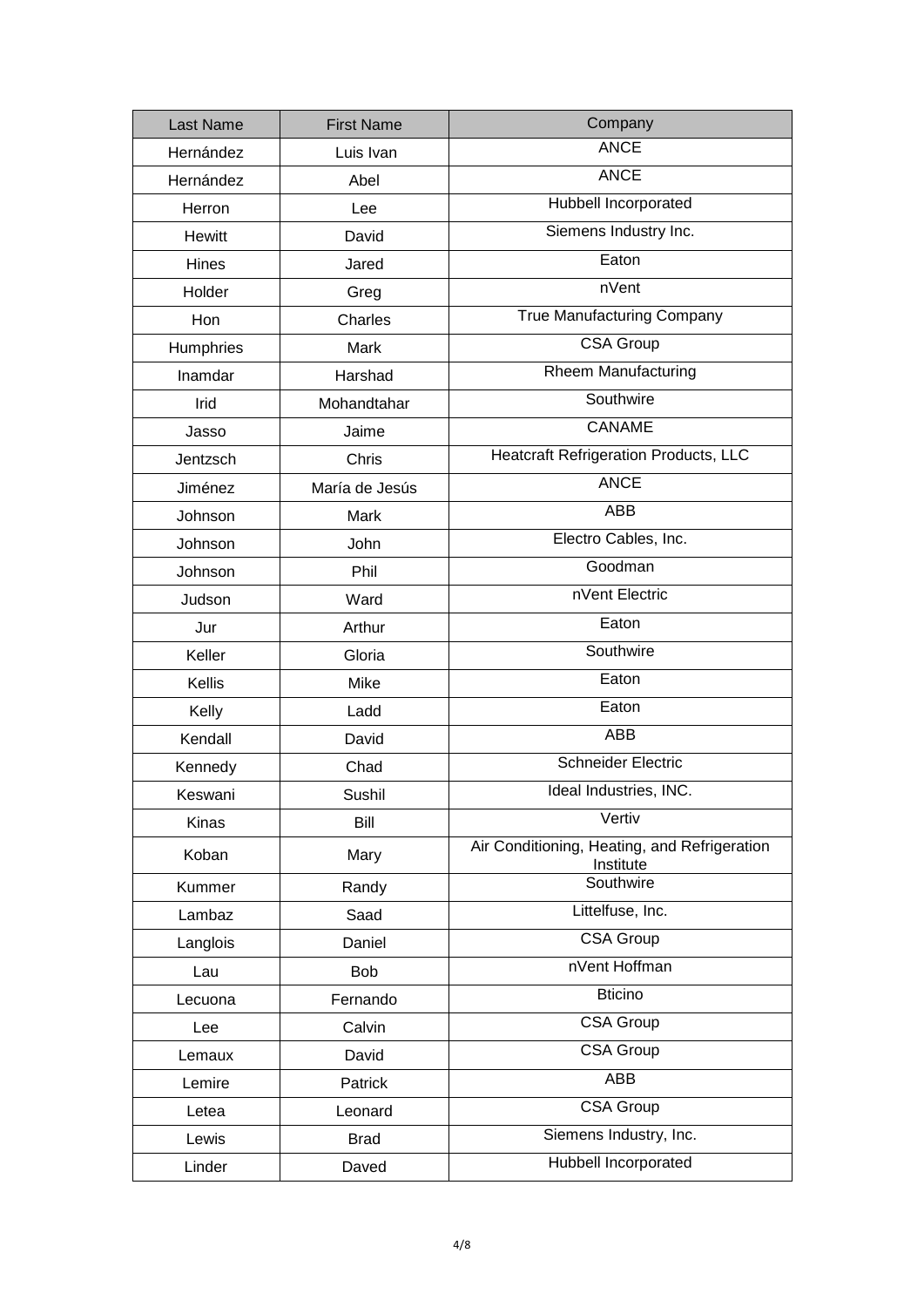| <b>Last Name</b>  | <b>First Name</b> | Company                            |
|-------------------|-------------------|------------------------------------|
| <b>Bender</b>     | Joan              | Eaton                              |
| Lowe              | James             | Leviton Manufacturing Co., Inc.    |
| Lu                | Tan               | <b>CSA Group</b>                   |
| Lund              | James             | Galvan Industries, Inc.            |
| Lusk              | Mike              | <b>CSA Group</b>                   |
| Magisano          | Frank             | Hubbell Incorporated               |
| Marquez           | Edwin             | Southwire Company LLC              |
| Martin            | Ken               | <b>CSA Group</b>                   |
| Martin            | Evan              | Hubbell Incorporated               |
| Masur             | Mike              | Eaton                              |
| Matuvi            | George            | <b>CSA Group</b>                   |
| Máximo            | Juan Manuel       | <b>Conductores Monterrey</b>       |
| May               | James             | <b>CSA Group</b>                   |
| Mayle             | Justin            | Vertiv                             |
| McEwen            | Mark              | <b>CSA Group</b>                   |
| McGrody           | Dwayne            | Eaton                              |
| <b>McGuinness</b> | Ed                | Hubbell Incorporated               |
| Merhi             | Ali               | <b>ABB</b>                         |
| Michalski         | Tom               | Hubbell Incorporated               |
| Millard           | <b>Steve</b>      | <b>Phoenix Contact</b>             |
| <b>Mistry</b>     | <b>Bharat</b>     | Independent Consultant- GE Retired |
| Moser             | Darryl            | <b>ABB</b>                         |
| Murray            | Lisa              | Nidec Motor Corporation            |
| <b>Myers</b>      | Joshua            | Eaton                              |
| Nause             | Andrew            | <b>IPEX Management Inc</b>         |
| Nava              | Rafael            | CANAME                             |
| Nazarali          | Karim             | <b>CSA Group</b>                   |
| Neal              | Dan               | <b>Enduro Composites</b>           |
| ng                | paul              | <b>ABB</b>                         |
| Nicholas          | Donald            | Hubbell Incorporated               |
| Oaxaca            | Andrés            | <b>ANCE</b>                        |
| Olsen             | Mark              | Lennox Ind Inc                     |
| Padilla           | Salvador          | CANAME                             |
| Parameter         | Dana              | <b>CSA Group</b>                   |
| Patel             | Krishna           | Hubbell Incorporated               |
| Personeni         | Davide            | ABB                                |
| Petterson         | Gordon            | Eaton                              |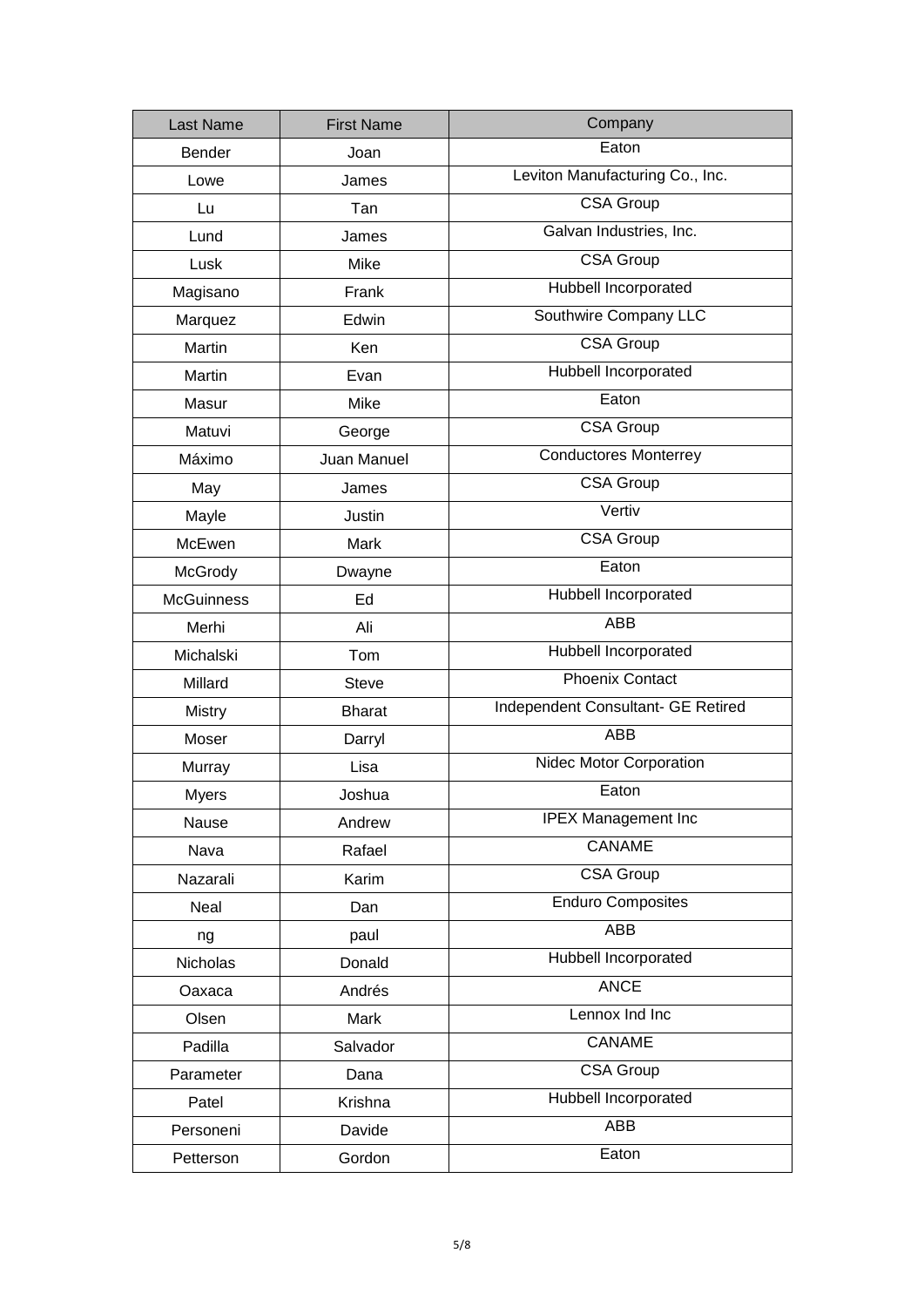| <b>Last Name</b> | <b>First Name</b> | Company                                |
|------------------|-------------------|----------------------------------------|
| Pfeiffer         | Geoffery          | <b>BSH Home Appliances Corporation</b> |
| Pineda           | Alejandro         | Hubbell Incorporated                   |
| Pineda           | Ricardo           | <b>Schneider Electric</b>              |
| Plavcan          | Dan               | Hubbell Incorporated                   |
| Pollock          | Mark              | Littelfuse, Inc.                       |
| Porter           | Kevin             | Encore Wire Corp.                      |
| Prall            | John              | Embraco                                |
| Prohaska         | Richard           | Eaton                                  |
| Prosser          | Justin            | <b>Danfoss</b>                         |
| Pulgarin         | Lina              | <b>CANAME</b>                          |
| Rahman           | Sarzil            | <b>CSA Group</b>                       |
| Rai              | Nidhi             | <b>Hubbell Power Systems</b>           |
| Reid             | Paul              | <b>Schneider Electric</b>              |
| Relue            | Greg              | VRG Consulting LLC.                    |
| Relyea           | Lanson            | Eaton                                  |
| Rettig           | Garrett           | Allied Moulded Products, Inc.          |
| Ricárdez         | Jesús             | <b>CONDUMEX</b>                        |
| <b>Ricketts</b>  | Howard            | Hoshizaki America, Inc                 |
| Ridgeway         | Ronnie            | Siemens Industry, Inc.                 |
| Rock             | <b>Brian</b>      | Hubbell Incorporated                   |
| Rodriguez        | Julio             | <b>CANAME</b>                          |
| Roman            | Richard           | Hubbell Incorporated                   |
| Rondeau          | Clifton           | CSA Group                              |
| Rood             | Steve             | Legrand/Pass & Seymour                 |
| Rosales          | Juan Manuel       | CANAME                                 |
| Salas            | Luis              | Eaton                                  |
| <b>Salinas</b>   | Eduardo           | <b>Schneider Electric</b>              |
| Sandoval         | Omar              | <b>ANCE</b>                            |
| Saqib            | Wajiha            | Goodman                                |
| Sathyamurthi     | Vijaykumar        | Lennox International                   |
| Scanzillo        | Thomas            | Hubbell Incorporated                   |
| <b>Schaack</b>   | Daniel            | <b>Panduit Corporation</b>             |
| Schappo          | Carlos Alberto    | Nidec Global Appliance                 |
| Schermerhorn     | Ben               | Eaton                                  |
| Scoggin          | <b>Brian</b>      | <b>Phoenix Contact</b>                 |
| Scott            | John              | Natural Resources Canada               |
| Serrato          | Juana             | <b>ANCE</b>                            |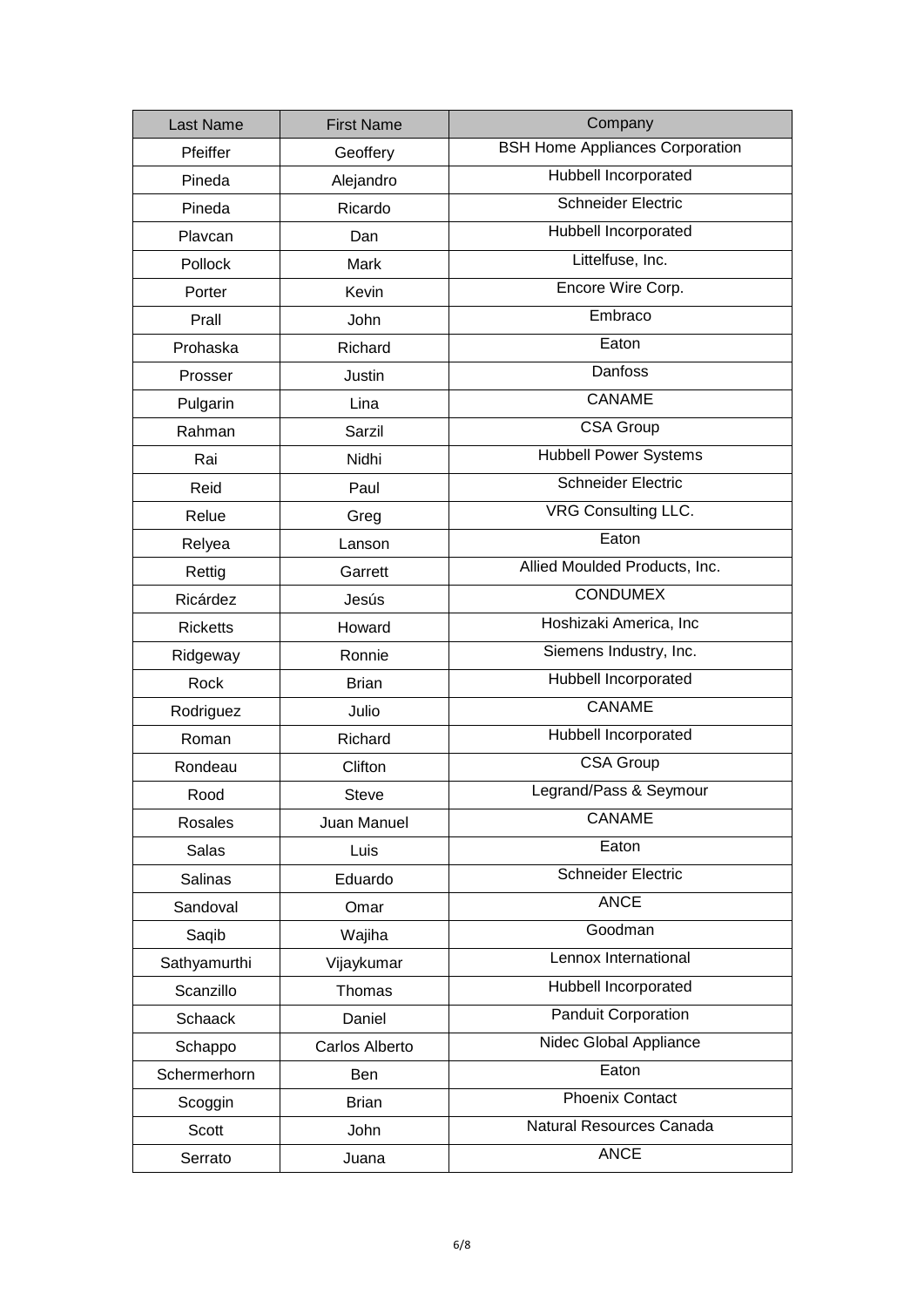| Last Name      | <b>First Name</b> | Company                                   |
|----------------|-------------------|-------------------------------------------|
| shircel        | thomas            | <b>ABB</b>                                |
| Silecky        | Lew               | <b>Silecky Consulting</b>                 |
| <b>Silvas</b>  | Rogelio           | <b>Enduro Composites</b>                  |
| <b>Simms</b>   | Garett            | Eaton                                     |
| Singh          | Jag               | Domtech, Inc.                             |
| Slaman         | Jasen             | <b>Intertek Testing Services</b>          |
| Small          | Terrell           | Mortex Products, Inc.                     |
| Smith          | David             | Eaton                                     |
| Sogabe         | Masaharu          | Goodman                                   |
| Spears         | Robert            | Eaton                                     |
| Spehalski      | Robert            | Lutron Electronics Co., Inc.              |
| Spletzer       | Stephen           | Chemours                                  |
| Stall          | Kristine          | Eaton                                     |
| <b>Stashak</b> | Cathy             | Office of the Illinois State Fire Marshal |
| Steinman       | Gregory           | <b>ABB</b>                                |
| Sunderland     | Ted               | Parker-Hannifin                           |
| Szydel         | Scott             | <b>Wago Corporation</b>                   |
| Szyszko        | Stanley           | ABB                                       |
| Taafe          | <b>Steve</b>      | Hubbell Incorporated                      |
| Tailor         | Chand             | Eaton                                     |
| Tarchinski     | James             | <b>General Motors Company</b>             |
| Taylor         | Ryan              | <b>Backer EHP</b>                         |
| Tharp          | Rusty             | Goodman                                   |
| Thur de Koos   | Arturo            | Fujitsu General America Inc.              |
| Tiracchia      | Lorenzo           | <b>CSA Group</b>                          |
| Trombley       | Logan             | Hubbell Incorporated                      |
| <b>Tse</b>     | Frank             | Leviton Manufacturing Co., Inc.           |
| tuesla-vilca   | renato            | ABB                                       |
| <b>Ulemek</b>  | Svetlana          | <b>Individual Member</b>                  |
| Vaira          | Antonio Di        | ABB                                       |
| Vargas         | Leon              | <b>Schneider Electric</b>                 |
| Vázquez        | Bernardo          | <b>ANCE</b>                               |
| Verhage        | Don               | Domtech Inc.                              |
| VerShaw        | Jim               | <b>Trane Technologies</b>                 |
| Walker         | Chris             | Eaton                                     |
| Wang           | Yi                | <b>CSA Group</b>                          |
| Watanabe       | Kazuaki           | Figaro USA, Inc.                          |